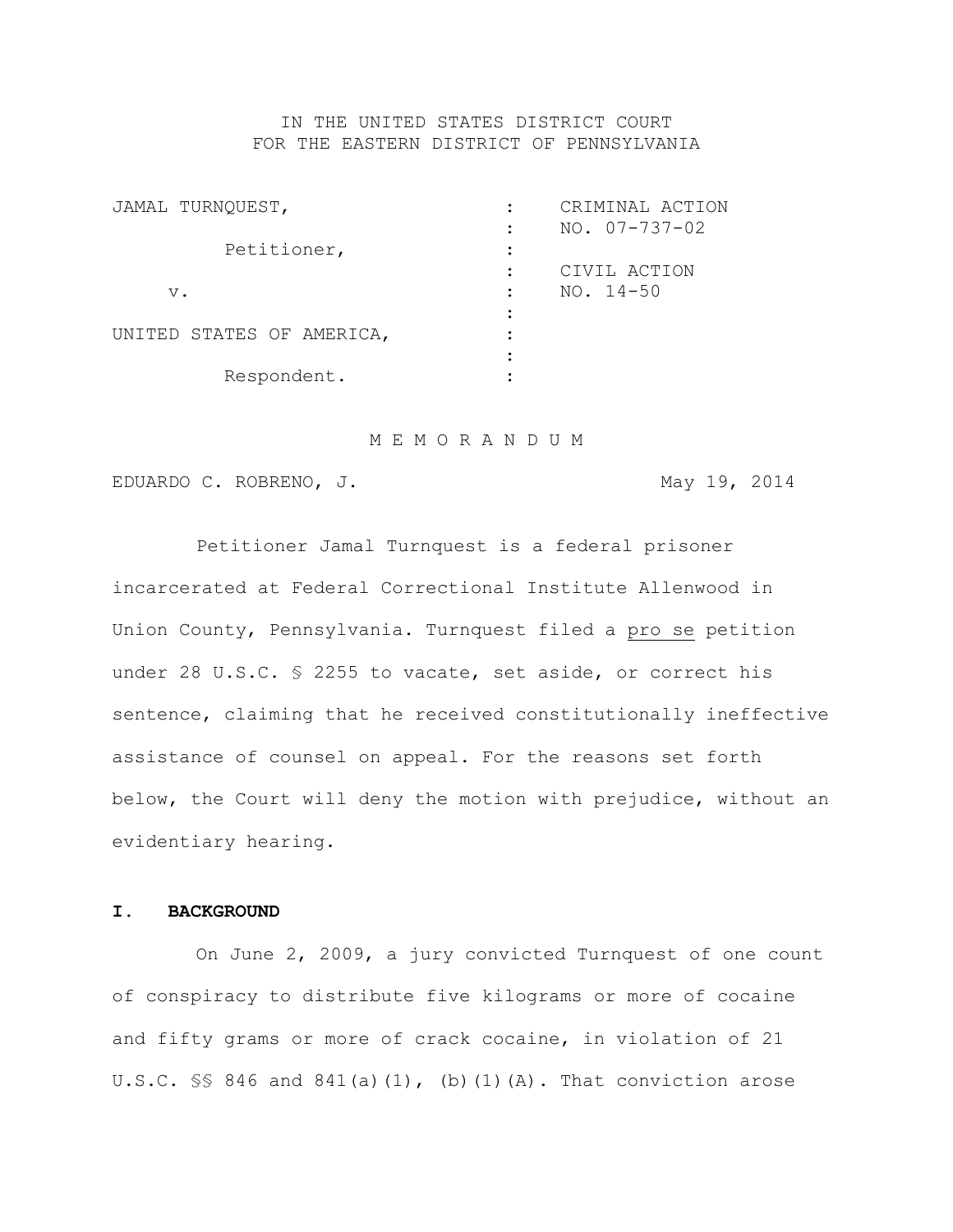from Turnquest's participation in an organized drug manufacturing and distribution organization that operated in parts of Philadelphia and in Cecil County, Maryland. In total, Turnquest and seventeen other coconspirators were indicted for various drug crimes committed in the course of the conspiracy. The government's evidence at trial suggested that, during the period in which he was involved in the operation, Turnquest served as the principal manager of the conspiracy and as the "right hand man" to coconspirator Kareem Smith, who was the head of the conspiracy throughout its entire duration.

Turnquest was sentenced on August 10, 2010, to 264 months' imprisonment, five years of supervised release, a \$1,000 fine, and a special assessment of \$100. He appealed his conviction and sentence, arguing that the evidence was insufficient to sustain his conviction, and that the District Court erred in applying a three-level enhancement to his offense level for having a managerial role in the conspiracy. The Third Circuit affirmed the judgment of the District Court, and, on January 7, 2013, the Supreme Court denied Turnquest's petition for a writ of certiorari. See Turnquest v. United States, 133 S. Ct. 916 (2013); United States v. Turnquest, 497 F. App'x 155 (3d Cir. 2012). Turnquest subsequently filed a timely § 2255 petition, which is now ripe for resolution. See ECF Nos. 953, 956.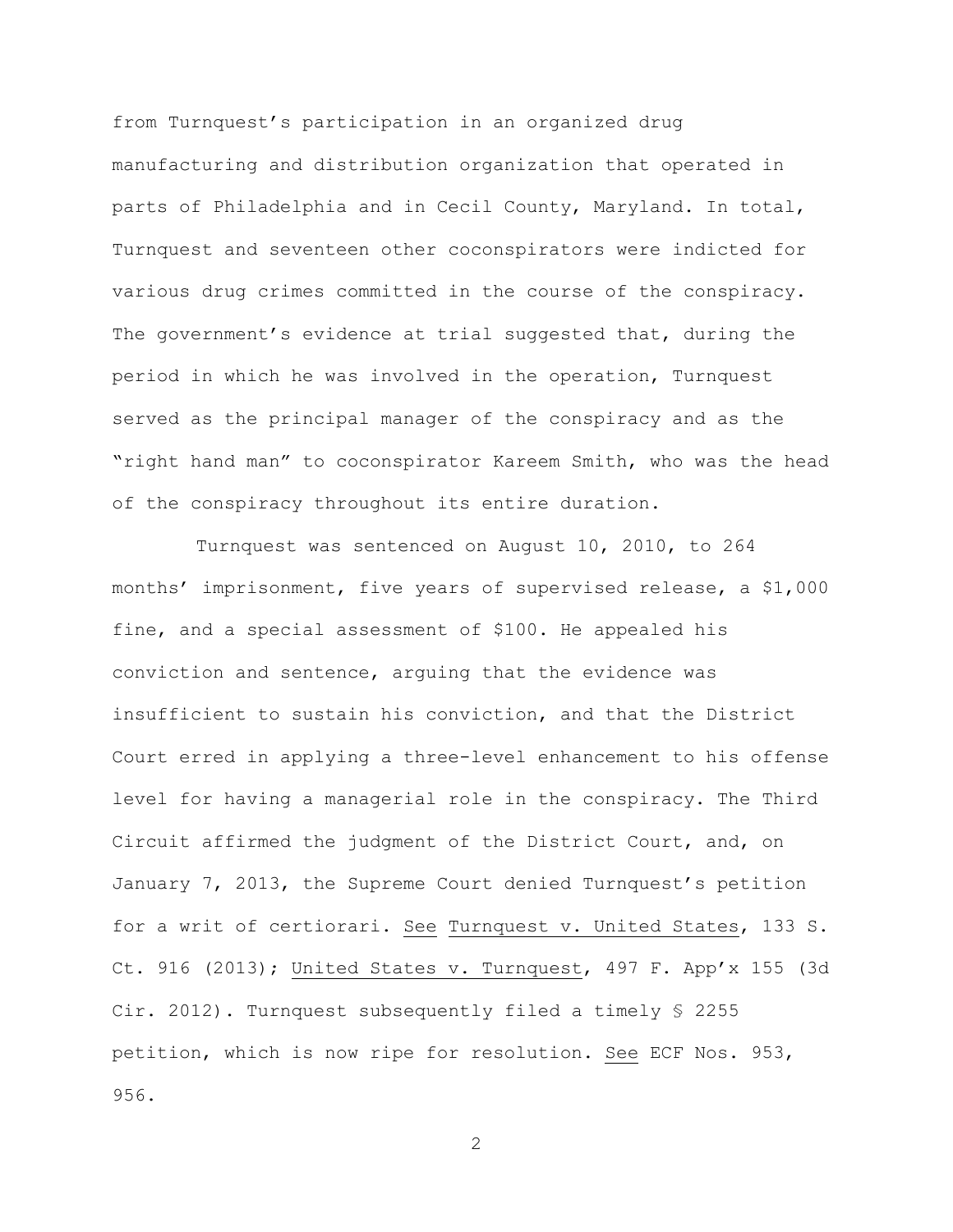### **II. LEGAL STANDARD**

A federal prisoner "claiming the right to be released . . . may move the court which imposed the sentence to vacate, set aside or correct the sentence." 28 U.S.C. § 2255. Such a prisoner may attack his sentence on any of the following grounds: (1) the sentence was imposed in violation of the Constitution or laws of the United States; (2) the court was without jurisdiction to impose the sentence; or (3) the sentence was in excess of the maximum authorized by law. Id. An evidentiary hearing on the merits of a prisoner's claims is necessary unless it is clear from the record, viewed in the light most favorable to the petitioner, that he is not entitled to relief. Id. § 2255(b). The court is to construe a prisoner's pro se pleading liberally, Erickson v. Pardus, 551 U.S. 89, 94 (2007) (per curiam), but "vague and conclusory allegations contained in a § 2255 petition may be disposed of without further investigation," United States v. Thomas, 221 F.3d 430, 437 (3d Cir. 2000).

A § 2255 petition can be based upon a violation of the Sixth Amendment right to effective assistance of counsel. See Strickland v. Washington, 466 U.S. 668, 686, 697 (1984). By claiming his counsel was ineffective, a defendant attacks "the fundamental fairness of the proceeding." Id. at 697. Therefore, as "fundamental fairness is the central concern of the writ of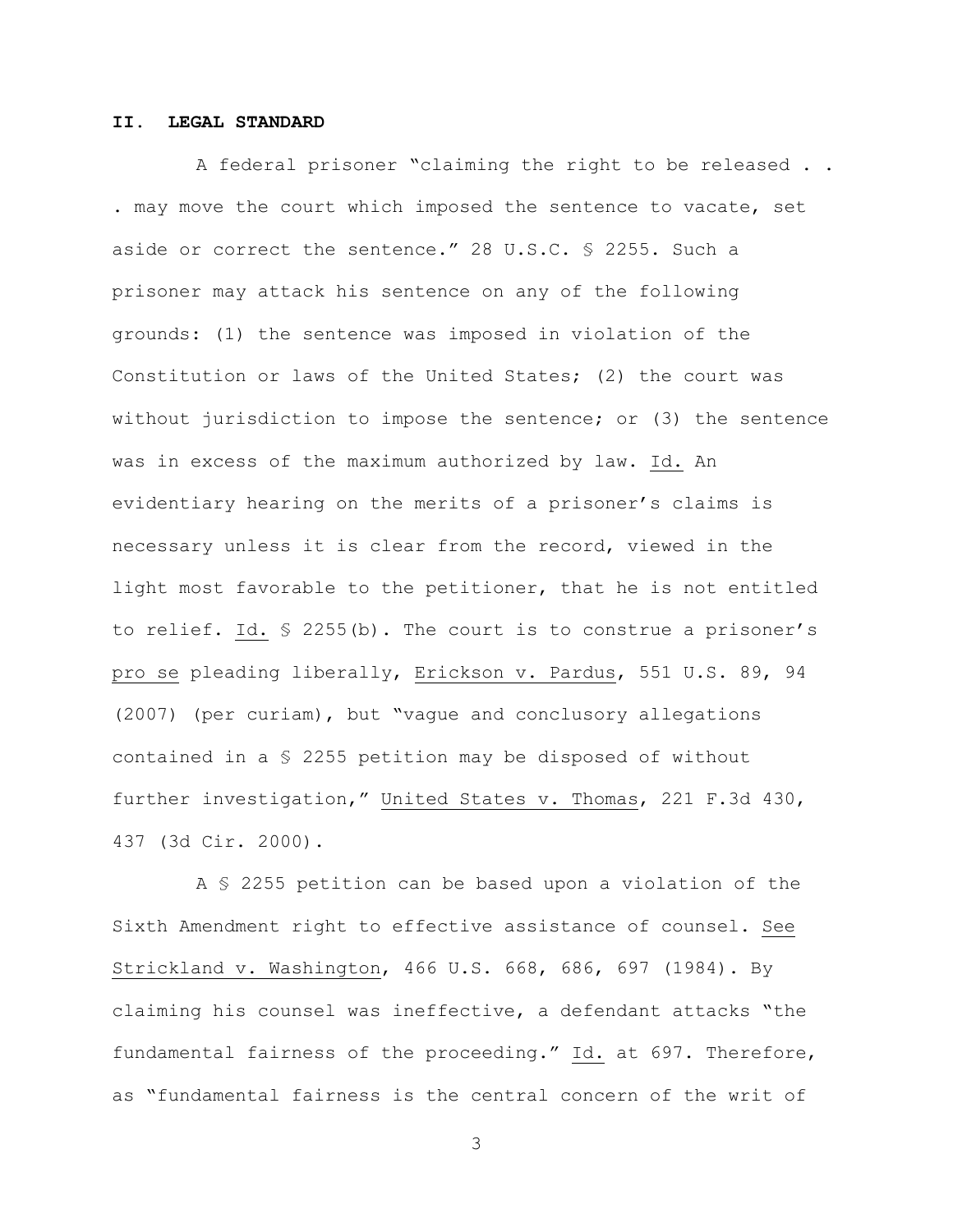habeas corpus," "[t]he principles governing ineffectiveness should apply in federal collateral proceedings as they do on direct appeal or in motions for a new trial." Id. Those principles require a convicted defendant to establish both that (1) his counsel's performance was deficient, and (2) the deficient performance prejudiced his defense. Id. at 687; Holland v. Horn, 519 F.3d 107, 120 (3d Cir. 2008).

To prove deficient performance, a petitioner must show that his "counsel's representation fell below an objective standard of reasonableness." Id. (quoting Harrington v. Richter, 131 S. Ct. 770, 787 (2011)). The court's "scrutiny of counsel's performance must be highly deferential." Douglas v. Cathel, 456 F.3d 403, 420 (3d Cir. 2006) (quoting Strickland, 466 U.S. at 689). Accordingly, there is a "strong presumption that counsel's conduct falls within the wide range of reasonable professional assistance." Grant v. Lockett, 709 F.3d 224, 234 (3d Cir. 2013) (quoting Strickland, 466 U.S. at 689). In raising an ineffective assistance claim, the petitioner must first identify the acts or omissions alleged not to be the result of "reasonable professional judgment." Strickland, 466 U.S. at 690. Next, the court must determine whether those acts or omissions fall outside of the "wide range of professionally competent assistance." Id.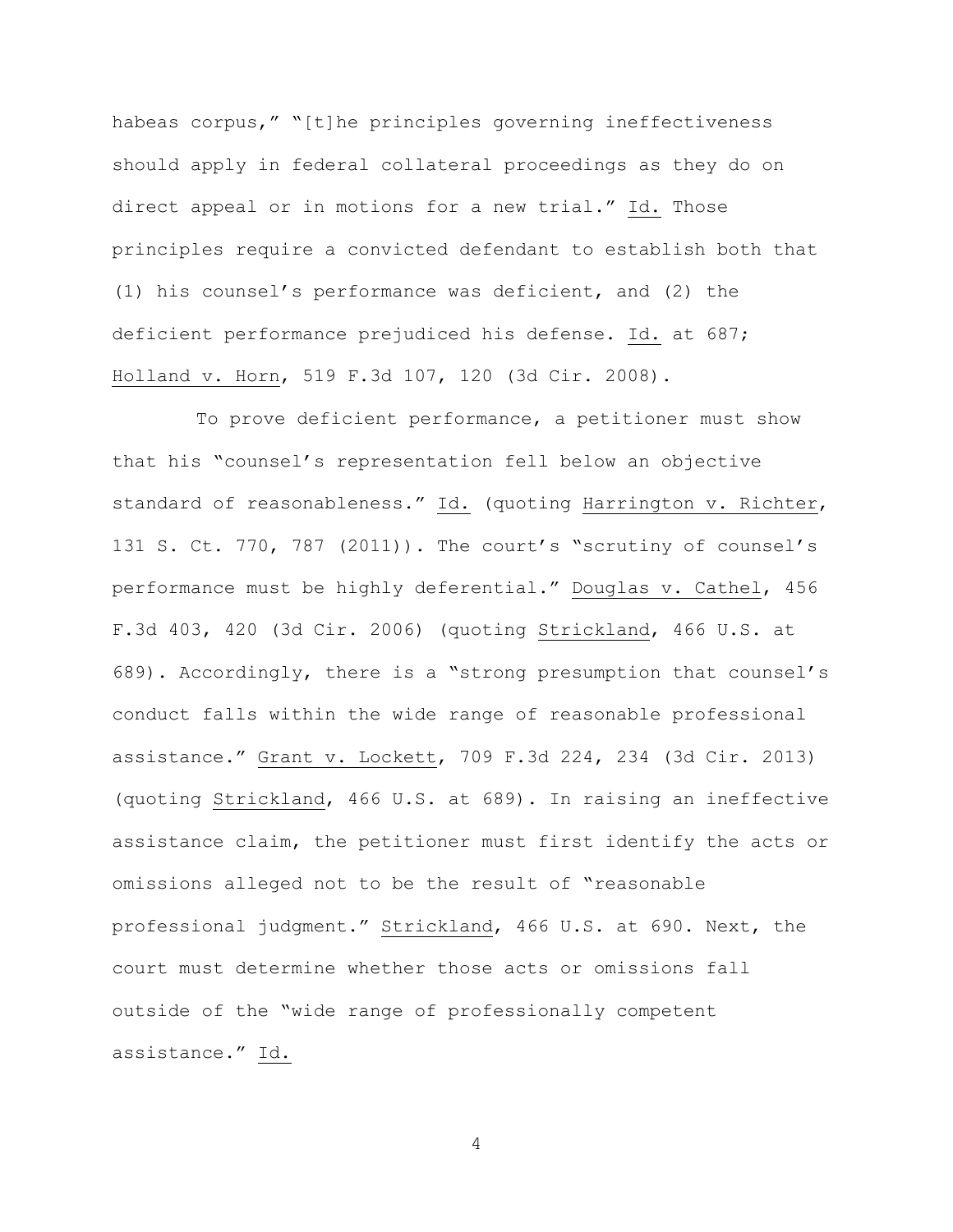To prove prejudice, a convicted defendant must affirmatively prove that the alleged attorney errors "actually had an adverse effect on the defense." Id. at 693. "The defendant must show that there is a reasonable probability that, but for counsel's unprofessional errors, the result of the proceeding would have been different. A reasonable probability is a probability sufficient to undermine confidence in the outcome." Id. at 694.

# **III. DISCUSSION**

In his § 2255 petition, Turnquest asserts one ground for relief: that his appellate counsel was ineffective for failing to raise a claim that the District Court erred in applying a two-point enhancement to his offense level under U.S.S.G. § 2D1.1(b)(1). Pursuant to  $\frac{1}{2}$  2D1.1(b)(1), a defendant's offense level is increased by two levels if "a dangerous weapon (including a firearm) was possessed." Turnquest says that, had his appellate counsel raised that issue on appeal, there is a reasonable probability that the Third Circuit would have vacated his sentence and remanded the case to the District Court for resentencing.

Turnquest and the government largely agree on the legal standard governing the applicability of the dangerous weapon enhancement. The commentary to the Sentencing Guidelines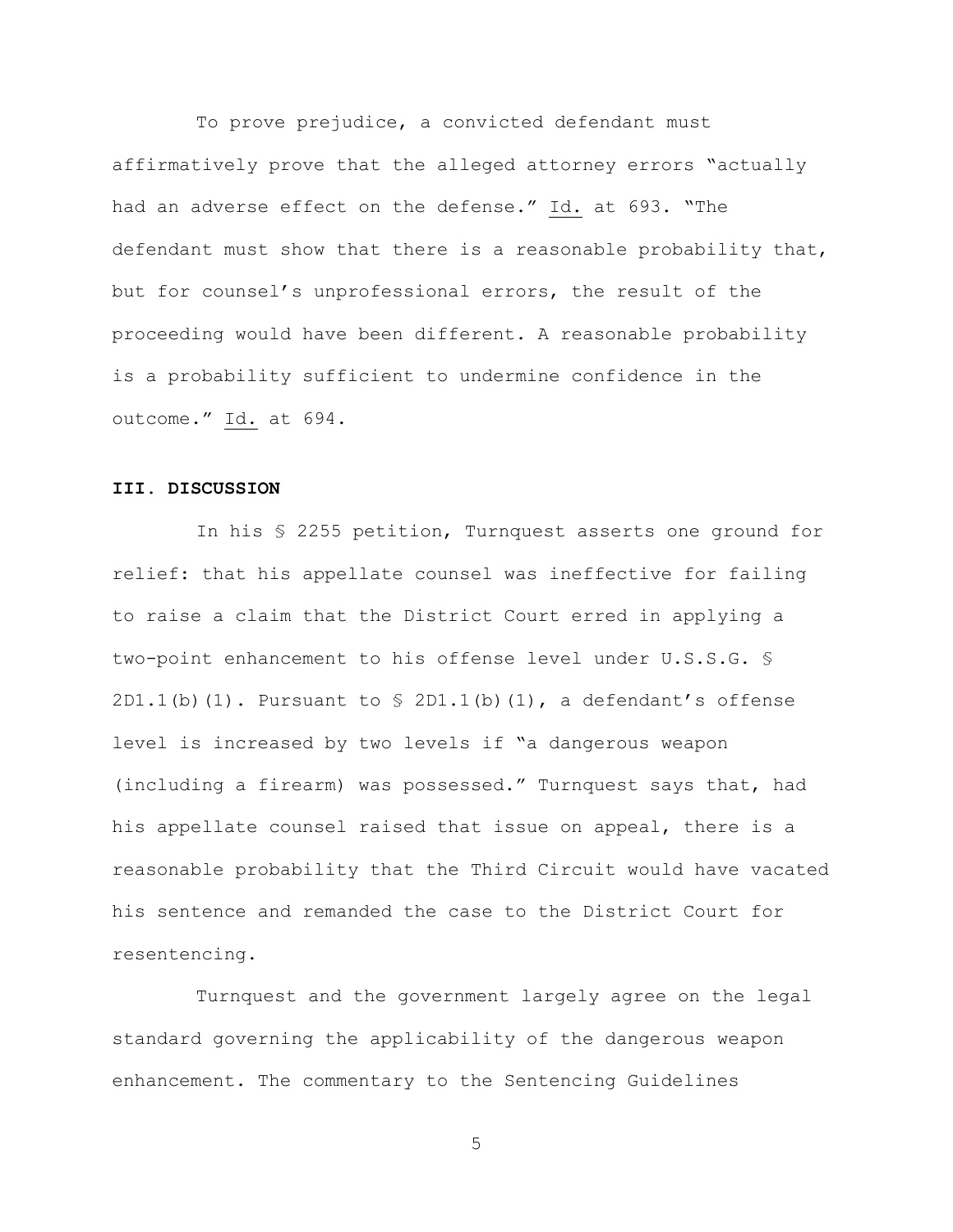explains that the enhancement "should be applied if the weapon was present" during the drug offense, "unless it is clearly improbable that the weapon was connected with the offense." U.S.S.G. § 2D1.1 cmt. n.11(A). Furthermore, U.S.S.G. § 1B1.3(a)(1)(B) provides that a coconspirator is to be held accountable for "all reasonably foreseeable acts . . . that occurred during the commission of the offense of conviction." See also United States v. Johnson, 199 F.3d 123, 127 (3d Cir. 1999) ("Sentencing adjustments may include all reasonably foreseeable acts and omissions in furtherance of the jointly undertaken criminal activity.") (internal quotation marks omitted). As a result of those two provisions, a defendant is eligible for the dangerous weapon enhancement if a coconspirator possessed a firearm in furtherance of the jointly undertaken offense, and that conduct was reasonably foreseeable to the defendant. See United States v. Mack, 78 F. App'x 171, 182 (3d Cir. 2003) (not precedential) (applying that standard to the application of  $\text{\$ 2D1.1(b) (1))}$ ; United States v. Bellitti, 45 F. App'x 134, 136 (3d Cir. 2002) (not precedential) (same).

Turnquest does not dispute that his coconspirators often carried guns when involved in drug transactions that were part of the conspiracy that is Turnquest's offense of conviction. See Mem. Supp. Pet. 6, ECF No. 953, at 19 (acknowledging that "coconspirators David Spratt and Kareem Smith testified to their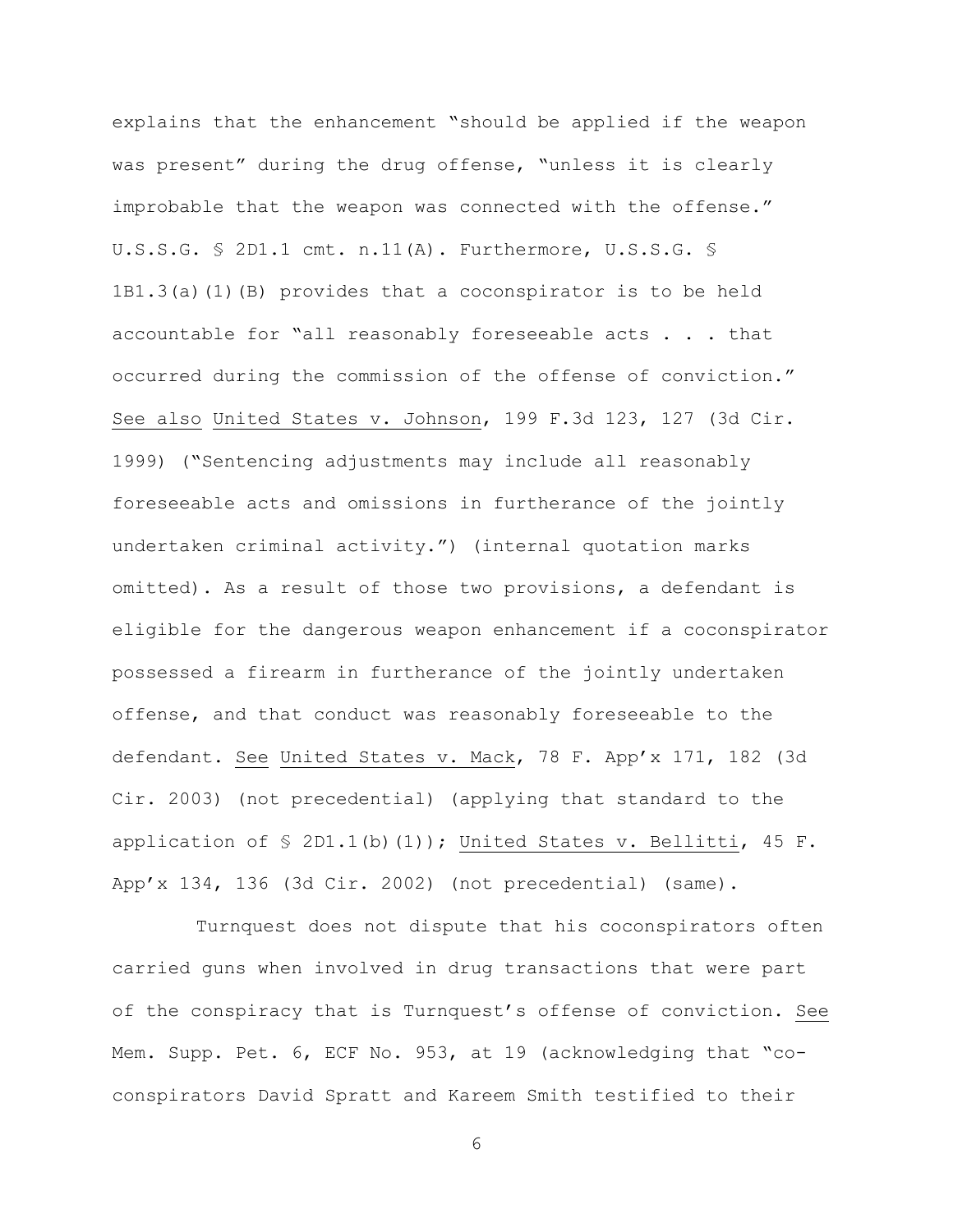own possession of a weapon, and weapons were seized during the conspiracy and it was not clearly improbable that a weapon was connected to the offense"). His contention is that those instances of gun possession were not reasonably foreseeable to him, and that the Court erred in applying the enhancement without properly considering the question of reasonable foreseeability. See id. at 7.

But, contrary to Turnquest's assertion, the Court considered and rejected precisely this argument at the time of sentencing. Indeed, the Court discussed reasonable foreseeability at length and expressly found that "it was reasonably foreseeable that weapons would be part and parcel of the extensive drug trade that was involved in this case." Tr. Sentencing Hr'g 37. That finding was based on evidence presented at trial that (1) Turnquest's coconspirators frequently carried firearms; (2) firearms were an intrinsic part of the operation, and are known to be "tools of the trade" of narcotics enterprises generally; and (3) Turnquest was heavily involved and had a managerial role in the operation at issue. In light of that evidence, the Court concluded that Turnquest was eligible for the dangerous weapon enhancement because his coconspirators possessed firearms in furtherance of the conspiracy, and that conduct was reasonably foreseeable to Turnquest.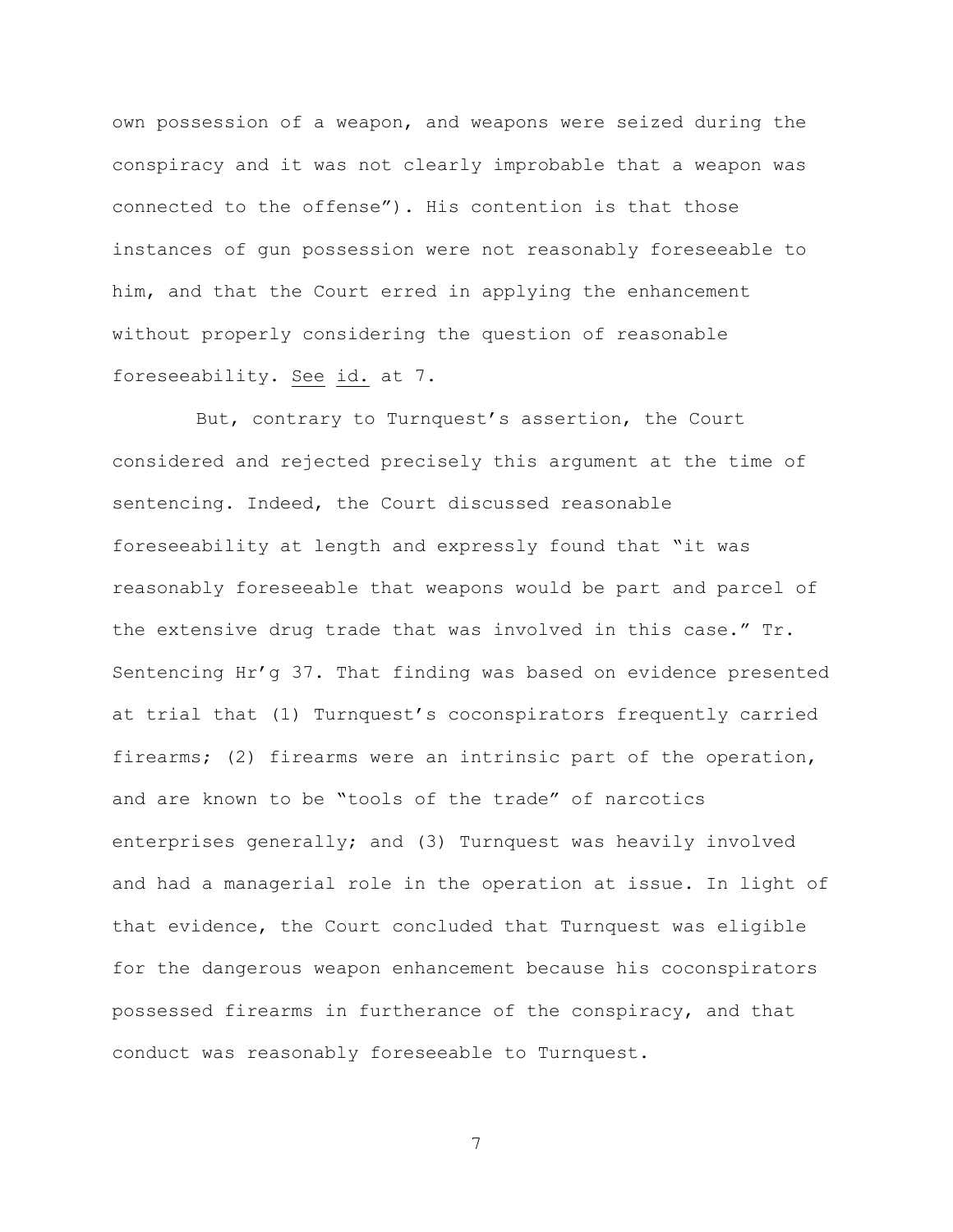That conclusion is uniformly supported by case law from this circuit. In United States v. Bellitti, the Third Circuit upheld the district court's application of the enhancement because the defendant "had a managerial role in the drug conspiracy" and because "firearms are the 'tools of the trade' for drug dealers, especially in large-scale transactions." 45 F. App'x at 136. Similarly, in United States v. Mack, the court held that firearm possession was reasonably foreseeable to the defendant because of the defendant's involvement in the overall organization, evidence showing that the organization stockpiled weapons and ammunition, and the fact that firearms are generally present in large drug operations. 78 F. App'x at 182-83. Like the defendants in those cases, Turnquest was heavily involved in a large-scale drug operation that often utilized firearms in furtherance of its activities, and he therefore could reasonably have foreseen that firearms would be possessed by his coconspirators in furtherance of his offense of conviction.

The cases Turnquest cites to in support of his petition are not to the contrary. In United States v. Gallo, the Eleventh Circuit simply made clear that reasonable foreseeability is an element that must be proven in order to hold a defendant accountable for a coconspirator's possession of a firearm. 195 F.3d 1278, 1281-84 (11th Cir. 1999). As for United States v. Vold, in that case the Seventh Circuit emphasized that "the mere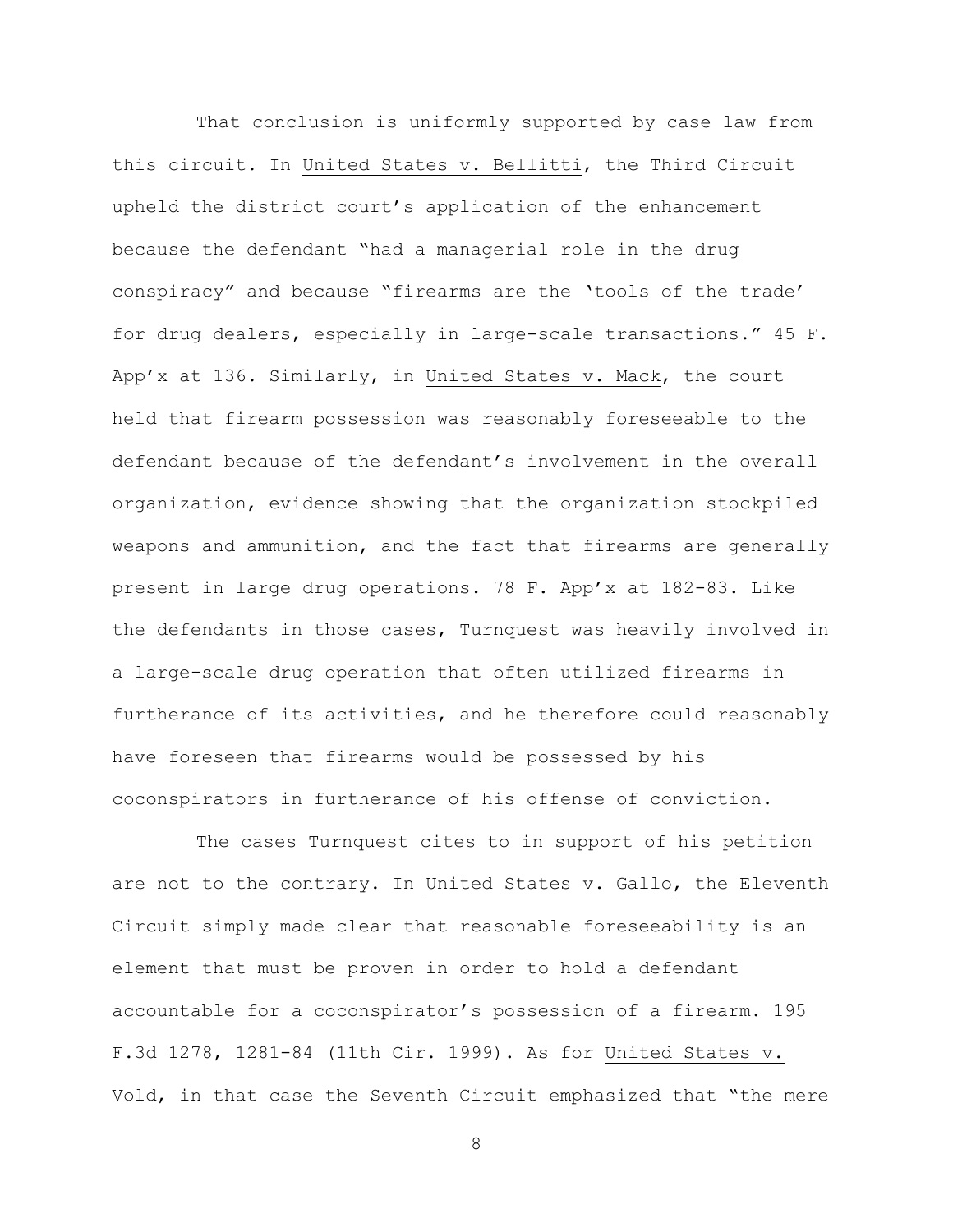risk involved in a drug manufacturing conspiracy" is not enough, standing alone, to establish "the reasonable foreseeability of a concealed firearm." 66 F.3d 915, 921 (7th Cir. 1995). But here, there was evidence beyond simply the scale of the drug operation that established reasonable foreseeability – namely, the particular role that guns played in the operation and Turnquest's level of involvement in the operation overall.

In this case, the Court's application of the dangerous weapon enhancement was based on an explicit finding of reasonable foreseeability that was supported by the evidence and was consistent with existing precedent. Accordingly, appellate counsel's decision not to pursue that claim on appeal did not fall below an objective standard of reasonableness, as the claim was unlikely to succeed. For the same reason, Turnquest has not established that he suffered any prejudice as a result of his counsel's decision. A district court's factual finding that a dangerous weapon was possessed in connection with an offense is reviewed for clear error, making it highly unlikely that the Third Circuit would have reversed the Court's decision to apply the enhancement. See United States v. Irvin, 369 F.3d 284, 286 & n.2 (3d Cir. 2004) (explaining that the factual findings supporting a district court's application of an offense level adjustment are reviewed "only for clear error"). Turnquest has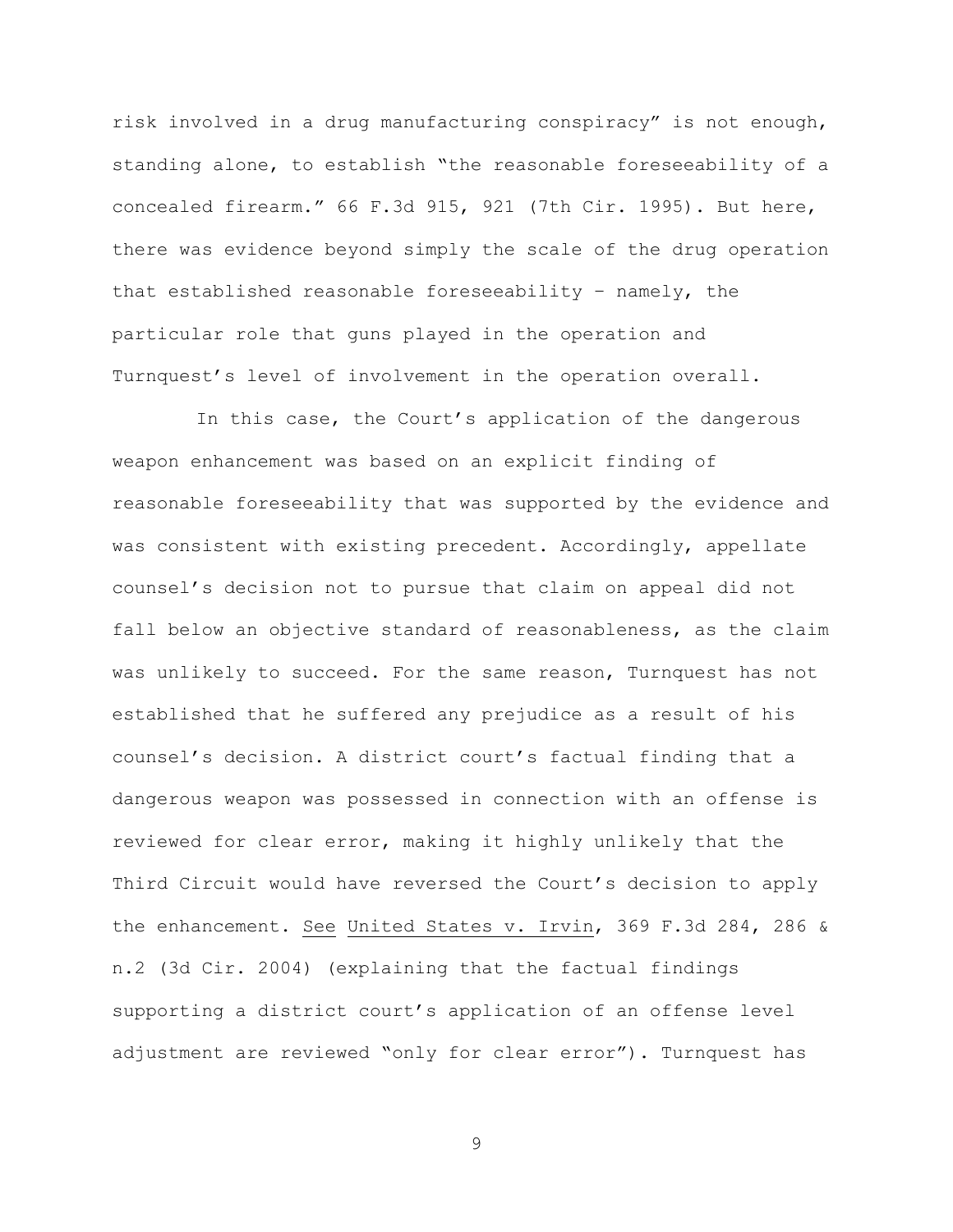therefore failed to satisfy either prong of the Strickland standard, and his petition must be denied.

#### **IV. CERTIFICATE OF APPEALABILITY**

When a court issues a final order denying a \$ 2255 motion, it must also decide whether to issue a certificate of appealability. Such a certificate "may issue . . . only if the applicant has made a substantial showing of the denial of a constitutional right." 28 U.S.C. § 2253(c)(2). "A petitioner satisfies this standard by demonstrating that jurists of reason could disagree with the district court's resolution of his constitutional claims or that jurists could conclude the issues presented are adequate to deserve encouragement to proceed further." Pabon v. Mahanoy, 654 F.3d 385, 393 (3d Cir. 2011) (quoting Miller-El v. Cockrell, 537 U.S. 322, 327 (2003)). Here, Turnquest has not made such a showing, as the ground for relief he raises can be readily resolved without an evidentiary hearing. The Court therefore declines to issue a certificate of appealability.

### **V. CONCLUSION**

For the foregoing reasons, the Court will deny and dismiss with prejudice Petitioner's motion to vacate, set aside, or correct his sentence. An appropriate order follows.